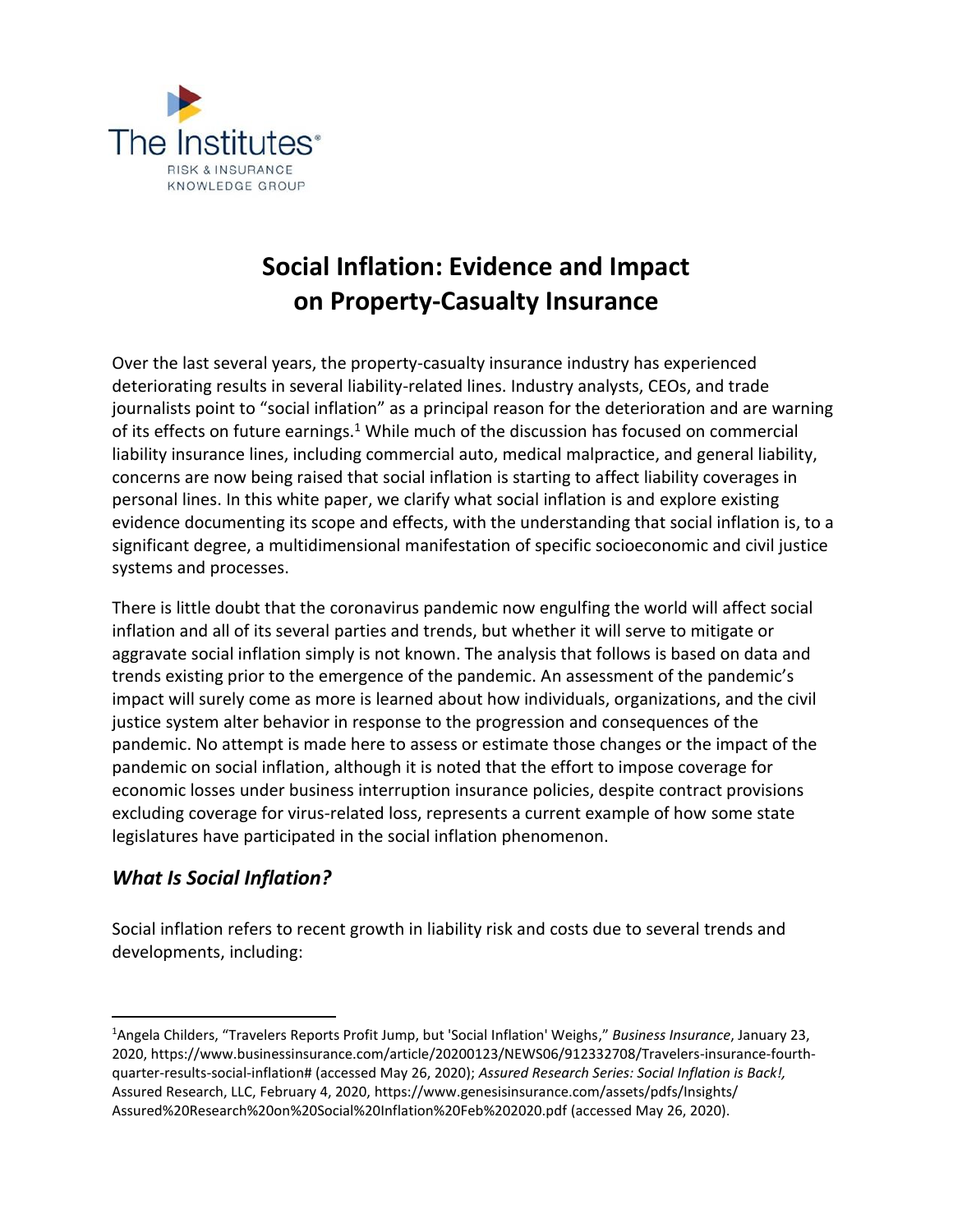- Changes in underlying beliefs about the appropriateness of filing lawsuits and expectations of higher compensation
- Rollbacks of previously enacted tort reforms intended to control costs
- Legislative actions to retroactively extend or repeal statutes of limitations
- Increased attorney advertising and increased attorney involvement in liability claims
- The emergence and growth of third-party litigation financing
- Increasing numbers of very large jury verdicts, reflecting an increase in juries' sympathy toward plaintiffs and in their willingness to punish those who cause injury to others
- Proliferation of class-action lawsuits

Social inflation has resulted in rapid increases in claim costs for key liability insurance lines most notably commercial auto liability. In this white paper, claim loss data published by the National Association of Insurance Commissioners (NAIC) are examined to document incurred loss trends in several key insurance lines. As will be shown, recent incurred losses have accelerated rapidly in the last five to six years—much more rapidly than in the preceding five to six years and much more rapidly than economic inflation would suggest or explain.

At its heart, social inflation begins with changes in attitudes and beliefs about entitlement to compensation for injury or loss and the willingness to pursue litigation or file an insurance claim against another individual or business in order to obtain that compensation. In this paper, we review recent research for evidence describing public views about filing personal injury lawsuits, and we consider whether changes in attitudes about lawsuits may be based in part on general views of personal entitlement. We also examine public sentiment toward "big business" and whether recent changes in these views might influence the public's willingness to file lawsuits. The idea that growing income inequality in the United States is fueling the spread of anti-corporate attitudes and generating feelings of anger that lead to changes in claiming behavior and expectations of higher levels of compensation also will be considered.

The commencement of a personal injury lawsuit depends on the motivation and ability of a plaintiff to initiate the formal litigation process. However, before commencing a lawsuit, an individual must first obtain the services of an attorney. We will review the extent to which attorneys are involved in compensation systems designed to work largely without the involvement of attorneys and lawsuits. We also will review the rapid increases in attorney advertising and consider how the trend may be contributing to social inflation.

There are many obstacles to filing a lawsuit, including procedural and substantive rules and requirements designed to clarify the circumstances in which compensation is allowed and provide for the fair and effective functioning of the civil justice system. We will review evidence indicating that expansive court interpretations and legislation have eroded many of the civil justice system's procedural and substantive rules and requirements. The result has been to encourage lawsuits that otherwise would not be filed.

Another trend frequently associated with social inflation is growing settlement costs as juries become increasingly sympathetic to plaintiffs' claims and award significantly higher damages as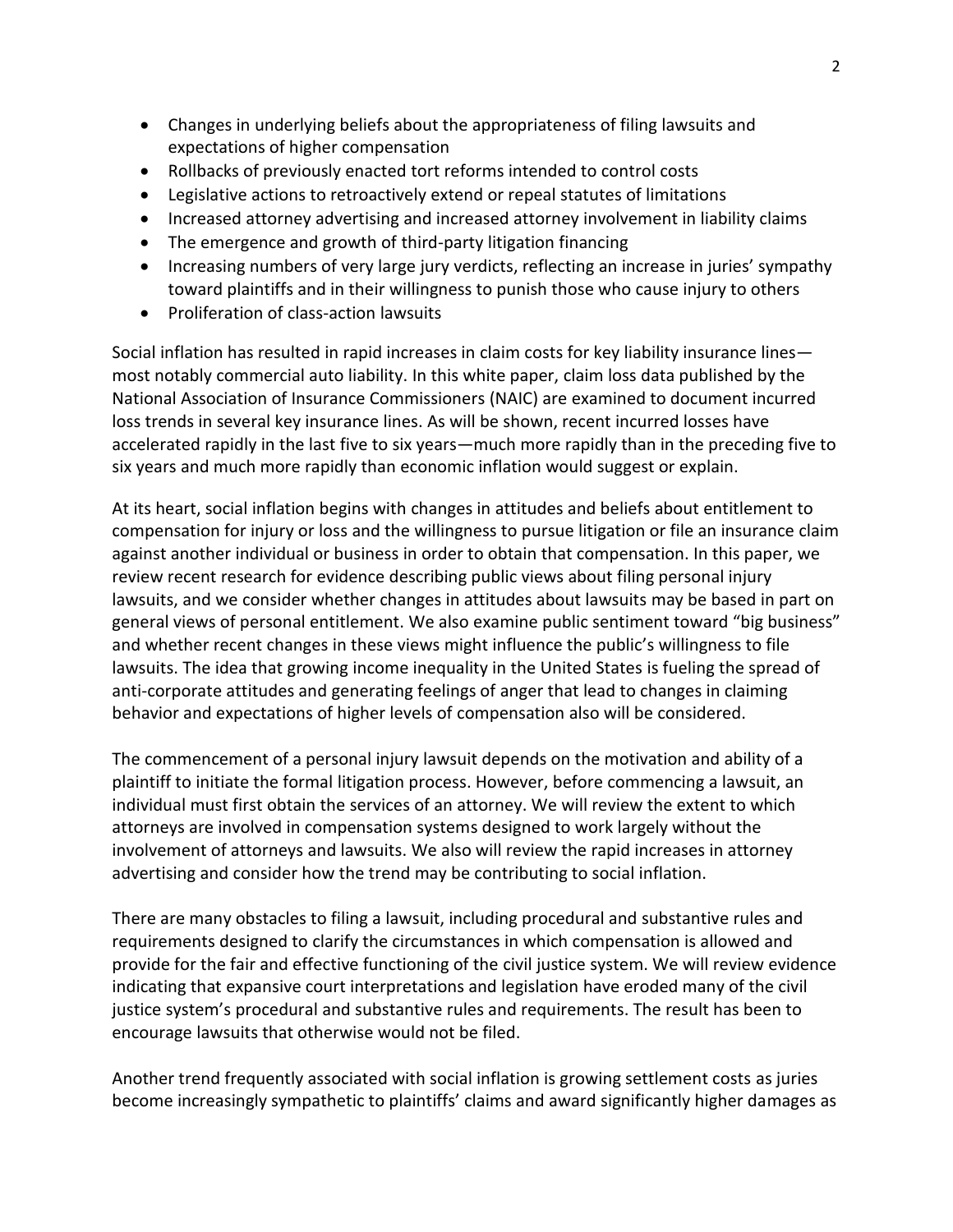a means to punish perceived wrongdoers. While most lawsuits are settled prior to trial, the few cases that do go to trial and result in jury verdicts have a strong signaling effect during negotiations that ultimately end in higher average settlements. Trends in claim severity are reviewed.

An often-mentioned reason for higher jury awards is the explosive growth in third-party litigation funding, in which outside investors provide financial resources to plaintiffs in exchange for a percentage of any settlement or jury award. Litigation funding is believed to remove much of the incentive plaintiffs face to settle lawsuits in a timely manner and "hold out" for larger settlements. Evidence documenting these trends will be discussed.

Social inflation describes the combined effects of all these trends and developments, with increased liability costs as the resulting consequence. Before examining the factors and conditions contributing to social inflation, we first examine social inflation's effects on incurred insurance claim costs. Social inflation's impact on claim costs ultimately leads to higher insurance costs for all consumers.

## *Property-Casualty Insurance Trends*

Based on IRC's analysis of data published by the NAIC, incurred claim losses have increased rapidly in recent years—much more rapidly than in preceding years and more rapidly than economic inflation would predict.<sup>2</sup> The data also indicate that personal auto liability may be affected by the same social inflation trends that are affecting commercial liability insurance business. As shown in the following chart, commercial auto incurred losses increased at an annualized rate of 5.4 percent from 2007 through 2018. However, almost all of the increase over that 12-year period actually occurred during the second half of the period. From 2013 through 2018, commercial auto claim losses increased at an annualized rate of 10.9 percent, compared with a 1.0 percent annualized rate from 2007–13. Also, while inflation over the 12 year period averaged only 1.8 percent, the annualized inflation rate from 2013–18 was 25 percent less than the annualized rate from 2007–13.<sup>3</sup> Medical malpractice insurance experienced similar trends. Over the 12-year period, 2007–18, incurred claim losses declined at an annualized rate of 0.7 percent. However, during the second half of the study period, incurred losses increased at an annualized rate of 3.2 percent—more than twice the annualized rate of inflation. Private passenger auto (PPA) liability claim loss trends follow the same basic pattern as commercial auto and medical malpractice, although the impact of social inflation has been more muted. Over the 12-year period, incurred claim losses increased at an annualized rate of 4.3 percent—more than twice the rate of price inflation.

 $\overline{a}$ 

<sup>2</sup>NAIC, *Profitability by Line by State*, various reports.

<sup>&</sup>lt;sup>3</sup>We acknowledge that the 2007–13 period includes the 2008–09 recession and the initial years of recovery, which may have influenced outcomes and trends discussed here.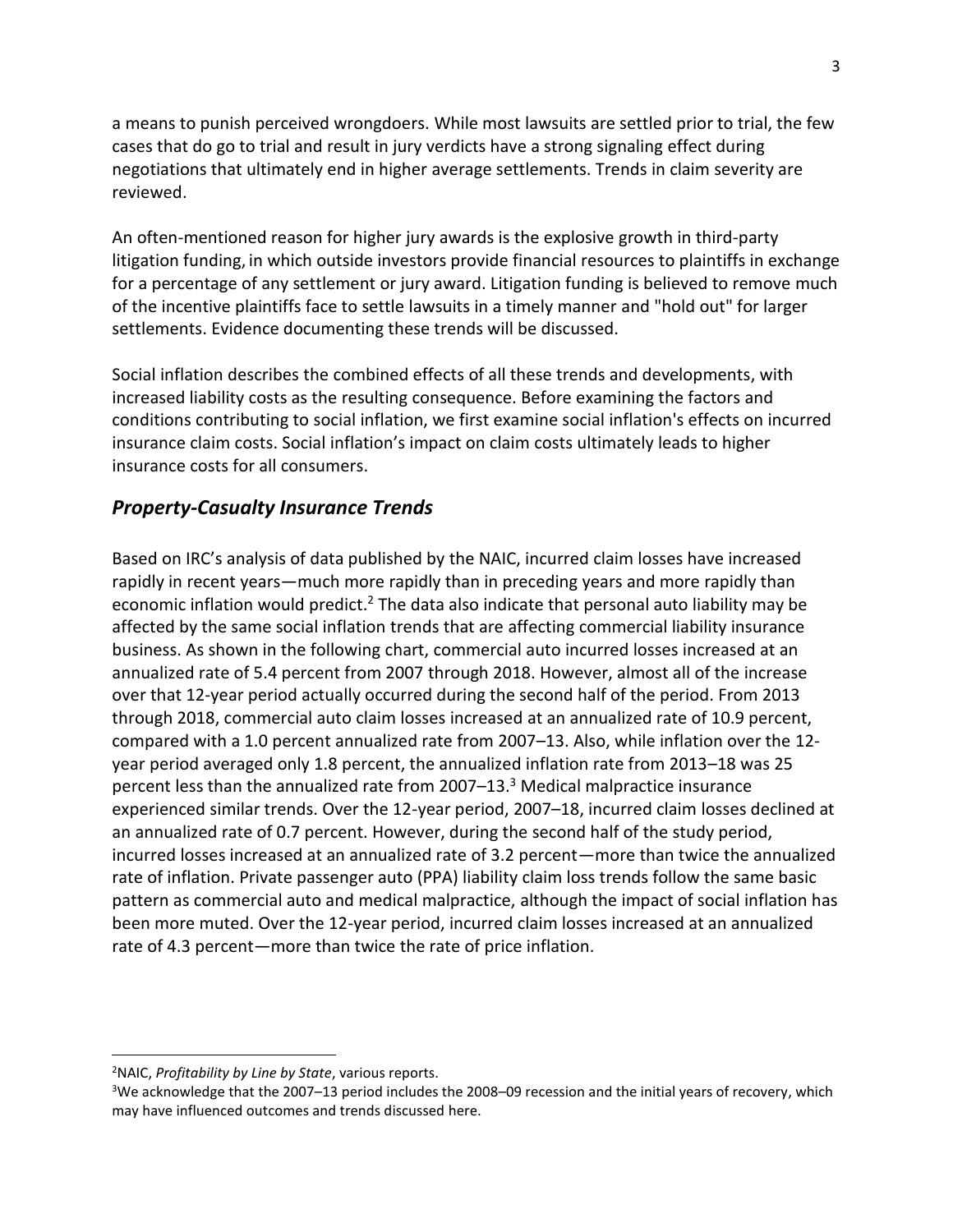

Auto liability claim losses increased almost twice as rapidly from 2013–18 (5.6 percent) as from 2007–13 (3.1 percent). The difference represents a substantial increase in claim loss growth, even though the increase was not as great as in commercial auto and medical malpractice. That the impact of social inflation is more muted with PPA liability than with the other lines of insurance may be due to the fact that defendants and at-fault parties in auto liability claims and lawsuits are less likely to be viewed as having deep pockets than are defendants and at-fault parties in the other lines.

Two other commercial insurance lines significantly affected by social inflation trends are products liability and other liability.<sup>4</sup> Recent loss trends in these lines are also examined using NAIC data, but changes in data reporting require a slightly different time frame. Prior to 2009, products liability experience was included with the other liability experience reported by NAIC. Since 2009, the NAIC has reported products liability experience separately. Therefore, the time period examined for these lines is 2009 through 2018. As shown below, during the second half of that 10-year period, products liability incurred losses increased at an annualized rate of 17.4 percent—more than five times the rate of inflation. From 2009–14, products liability incurred claim losses decreased at an annualized rate of 7.1 percent. Other liability incurred losses also

 $\overline{a}$ 

<sup>4</sup> "Other liability" is a collection of smaller liability insurance coverages including, for example, commercial general liability. Most of the insurance products included in this category are sold to commercial entities or individuals providing professional services.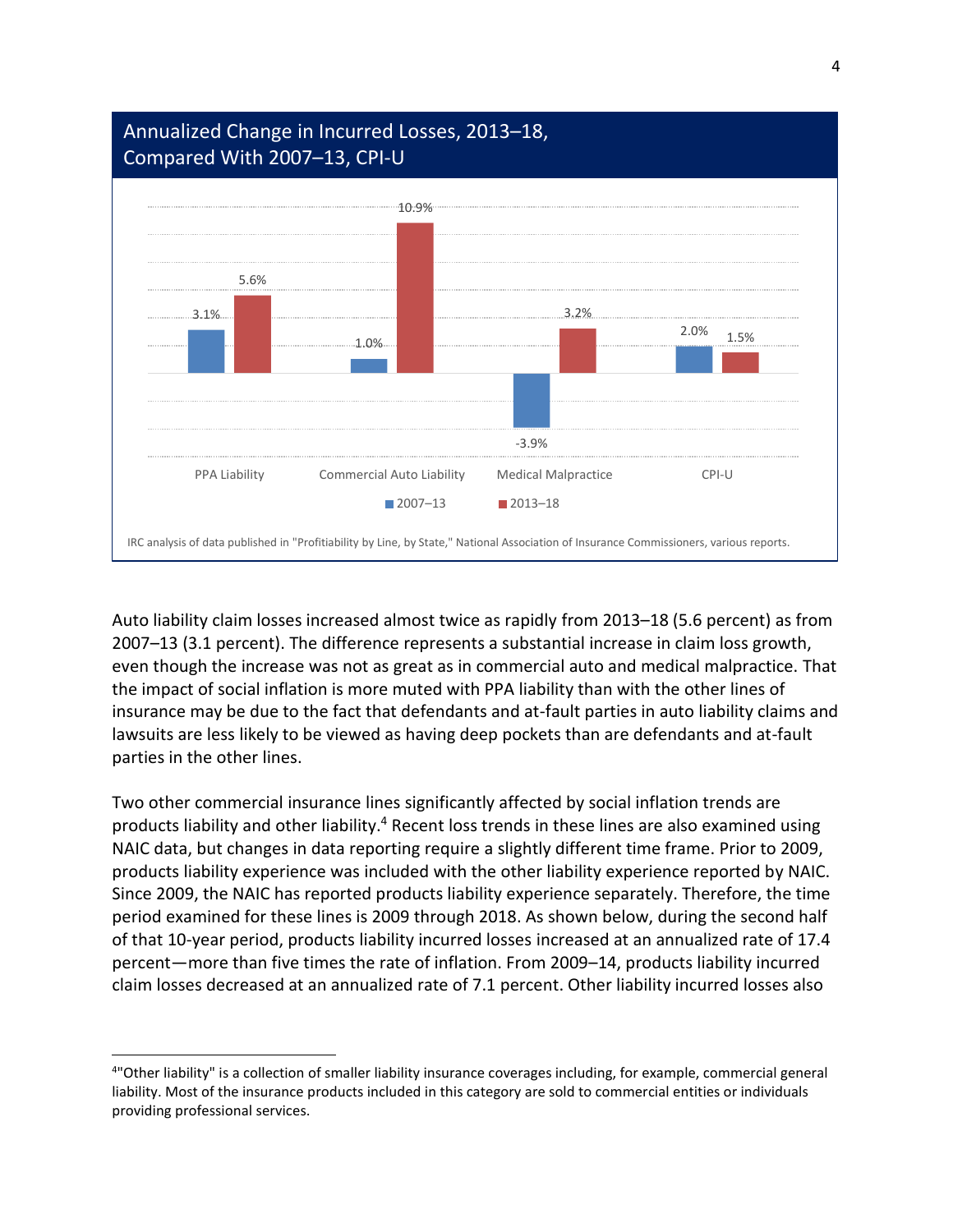

experienced more rapid increases in the second half of the 2009–18 period. Other liability incurred losses increased at an annualized rate of 9.3 percent from 2014–18—four times the rate of increase from 2009–14.<sup>5</sup>

The claim loss trends and experience reviewed above are consistent with anecdotal observations and concerns about the impact of social inflation on insurance claim costs. We turn now to examining the underlying factors and conditions generating these costly increases in insurance losses.

## *Underlying Attitudes and Opinions*

Income inequality in the U.S. is well documented and widely acknowledged. According to the Pew Research Center, from 1970 through 2018, the share of aggregate income held by lowerincome households went from 10 percent to 9 percent, while the share flowing to upperincome households jumped from 29 percent to 48 percent. Sixty-one percent of US adults surveyed in 2019 said there's "too much" economic inequality in the United States. Among those who said there was too much inequality, 67 percent said that "major changes" were needed to address the issue. Fourteen percent said that addressing economic inequality would require the "complete rebuilding" of the economic system, and 62 percent said that large businesses and corporations had "a lot of responsibility" in reducing inequality.<sup>6</sup>

<sup>5</sup> Supra, note 3.

<sup>&</sup>lt;sup>6</sup>Juliana Menasce Horowitz, Ruth Igielnik and Rakesh Korchhar, "Most Americans Say There Is Too Much Economic Inequality in the U.S., but Fewer Than Half Call It a Top Priority," Pew Research Center, January 9, 2020, https://www.pewsocialtrends.org/2020/01/09/most-americans-say-there-is-too-much-economic-inequality-inthe-u-s-but-fewer-than-half-call-it-a-top-priority/ (accessed May 26, 2020).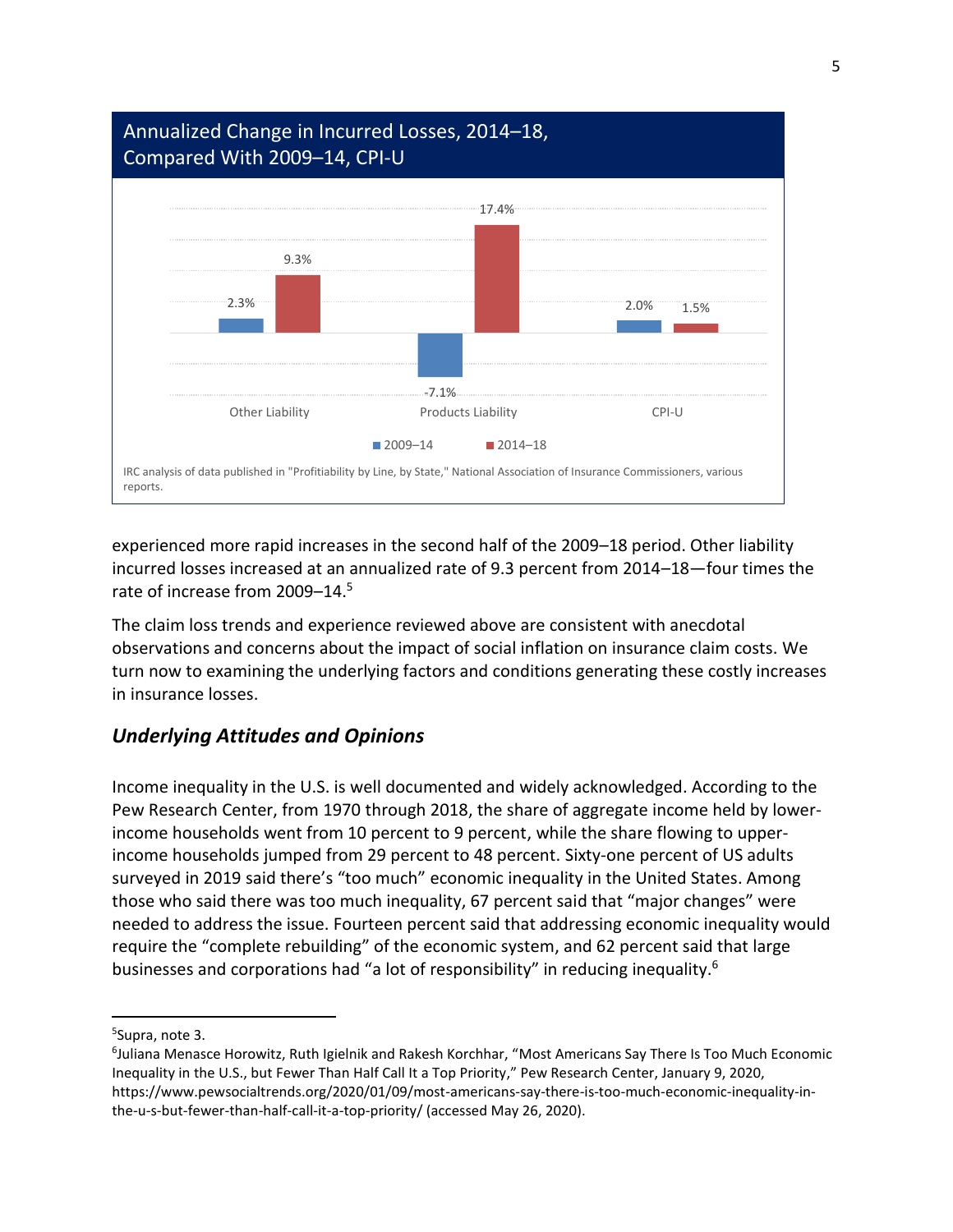In addition to believing that economic inequality is a major problem, many Americans are also angry. In its 2019 annual report on emotional states around the world, Gallup reported that 22 percent of Americans reported feeling angry "during a lot of the day yesterday"—the highest level of anger measured by Gallup in more than a decade. Gallup's survey did not ask specifically what respondents were angry about, but it confirmed that on any given day, one in five Americans is angry much of the time.<sup>7</sup> The importance of this finding is supported by research from 2002 that found that individuals with higher levels of anger reactivity were more likely to file personal injury lawsuits. $8<sup>8</sup>$ 

Compared with other major private and public institutions, "big business" ranks low in terms of public confidence. According to Gallup, only newspapers, television news, and Congress were viewed with less confidence than big business in 2019. And over the last 20 years, public views toward big business have gotten worse. From 2000 to 2019, the percentage expressing "very



<sup>7</sup> Julie Ray, "Americans' Stress, Worry and Anger Intensified in 2018," Gallup, April 25, 2019,

news.gallup.com/poll/249098/americans-stress-worry-anger-intensified-2018.aspx (accessed May 26, 2020). <sup>8</sup>M.A. Lindberg, *The Role of Suggestions and Personality Characteristics in Producing Illness Reports and Desires for Suing the Responsible Party*, The Journal of Psychology, Volume 136 (2), 2002, pp. 125-140.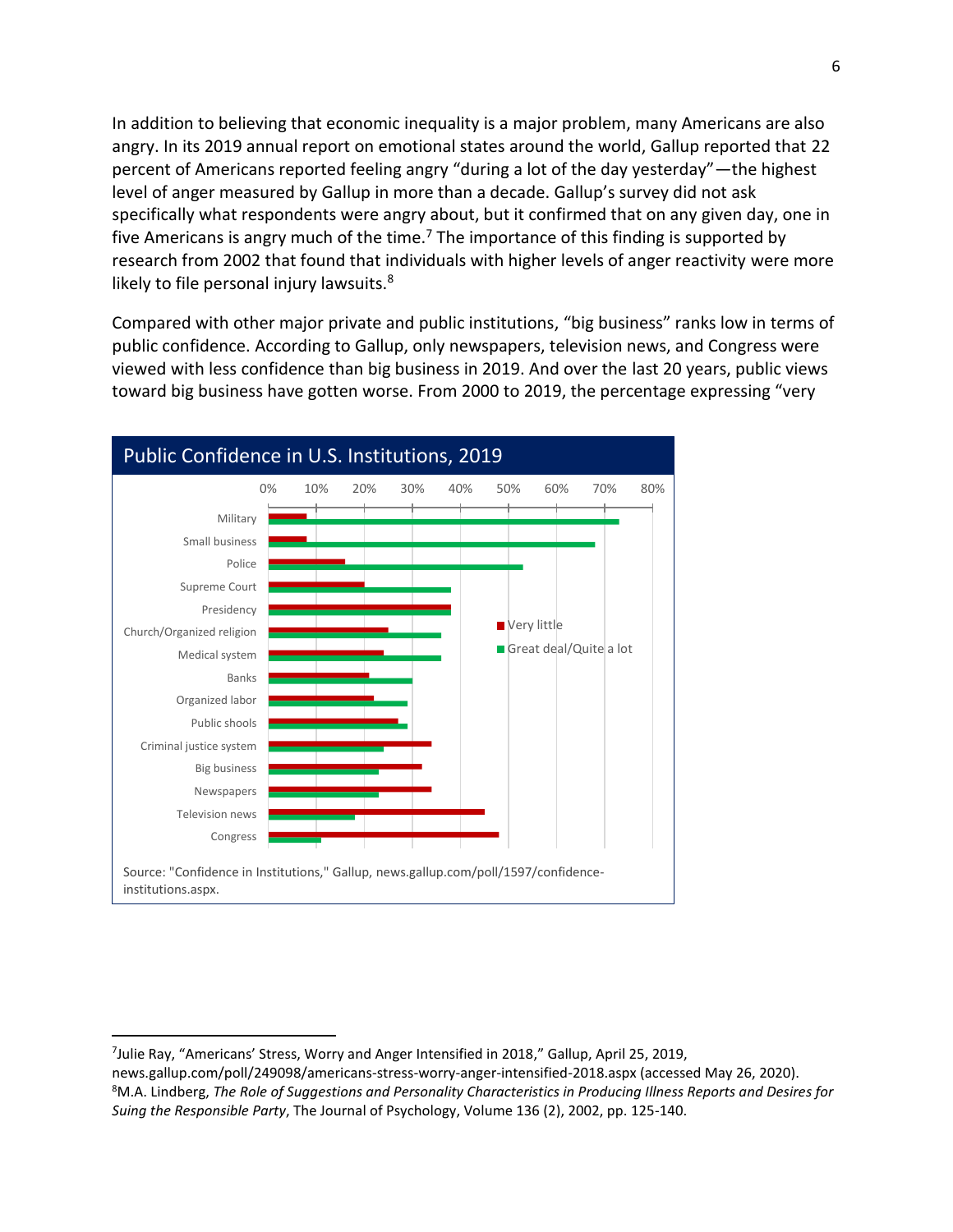little" confidence in big business grew from 22 to 32 percent, while those expressing a "great deal/quite a lot" of confidence dropped from 29 to 23 percent.<sup>9</sup>

Despite numerous anecdotal reports, there is little direct evidence about general attitudes of entitlement. Research on entitlement attitudes and jury behavior, however, provides indirect evidence that entitlement attitudes may indeed be increasing throughout the general population. Since 2009, American Jury Centers has asked mock jury participants their agreement with the following key questions from the Psychological Entitlement Scale:

- I honestly feel I'm more deserving than others.
- I deserve more things in my life.
- People like me deserve an extra break now and then.

Responses to the questions are used to classify mock jury participants as having low, moderate, or high entitlement attitudes. Participants in the 18-29 and 30-39 age groups were much more likely than older participants to be classified as having high entitlement attitudes. Similarly, Participants age 60 and above were much more likely to have low entitlement attitudes than younger participants.<sup>10</sup>

It is unclear whether younger individuals with high entitlement attitudes will retain those attitudes as they age or develop the low entitlement attitudes of their elders. It is also unclear where generations yet to come will fall on the entitlement-attitude spectrum. In any event, the findings from this study are consistent with many anecdotal reports that millennials and Gen Xers have strong feelings and attitudes of entitlement and suggest that such feelings may become more commonplace throughout the general population. <sup>11</sup>



<sup>9</sup>Gallup, *Confidence in Institutions*, news.gallup.com/poll/1597/confidence-institutions.aspx (accessed May 26, 2020).

<sup>10</sup>Gary Giewat, *Damage Awards: Jurors' Sense of Entitlement as a Predictor*, The Jury Expert, May 30, 2011 (accessed April 27, 2020).

<sup>11</sup>Jean M. Twenge, "Do Millennials Have a Lesser Work Ethic?", *Psychology Today*,

 $\overline{\phantom{a}}$ 

www.psychologytoday.com/us/blog/our-changing-culture/201602/do-millennials-have-lesser-work-ethic (accessed May 26, 2020).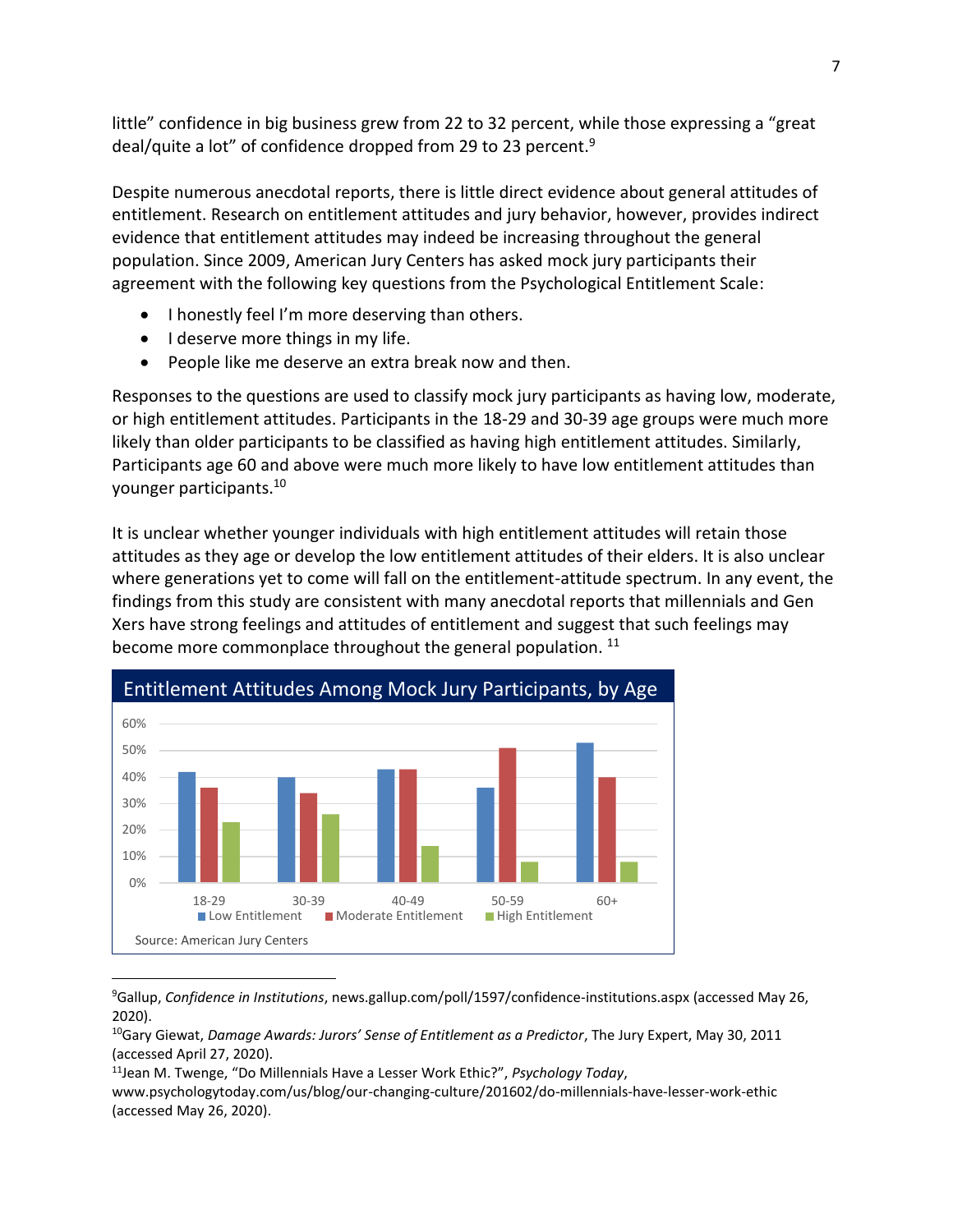## *Tort Reform Rollbacks*

Over the last several decades, many states have enacted tort reforms intended to enhance the predictability, stability, and affordability of state civil justice systems. A centerpiece of many tort reform efforts have been limits on compensation for non-economic damages, often referred to as pain and suffering. According to one account, 38 states had enacted caps on noneconomic damages by 2019. (In six states, caps applied to economic as well as non-economic damages.) Caps on non-economic damages have been found to be especially effective in controlling tort liability costs. $12$ 

Caps on non-economic damages have been fiercely opposed by trial lawyers representing personal injury claimants. The supreme courts of at least eight states with caps on noneconomic damages have overturned the reforms. By overturning key tort reforms, the courts have reintroduced the same cost-inflating trends that were the impetus for enacting the reforms in the first place. And by increasing the potential damages in the claims and lawsuits involved, additional incentive is created for more lawsuits to be filed and for claimants and plaintiffs to seek higher settlements from insurers and defendants.

## *Legislative Actions Expanding Liability*

 $\overline{\phantom{a}}$ 

A statute of limitation is a statutory time frame during which a person may file a personal injury lawsuit; after the statute of limitation has expired, a plaintiff is barred from filing a lawsuit. All states have statutes of limitations for filing personal injury lawsuits, with the specific range of time varying according to the type of injury or claim involved. For automobile accidents, for example, statutes of limitations range from one to six years.<sup>13</sup>

There have been multiple instances where state legislatures have extended or attempted to extend statutes of limitations and retroactively apply the new time limit to claims whose statute of limitation had expired. Retroactive extensions of statutes of limitations create additional liability and costs that were not contemplated when an insurance policy was originally issued and priced. A highly visible example of attempts to retroactively change statutes of limitations involves allegations of sexual abuse made by victims who did not come forward to press their claims until much later in life. Several states have debated changes designed specifically to provide access to potential compensation by changing the beginning of the period of time within which a lawsuit must be filed from the time of the alleged injury to

<sup>12</sup>Leonard J. Nelson III, Michael A. Morrisey, and Meredith L. Kilgore, *Damages Caps in Medical Malpractice Cases*, *The Milbank Quarterly*, 2007, Vol. 85(2), 259-286.

<sup>&</sup>lt;sup>13</sup>"Car Accidents: Statutes of Limitations," Enjuris, www.enjuris.com/car-accident/statutes-of-limitations.html (accessed May 26, 2020).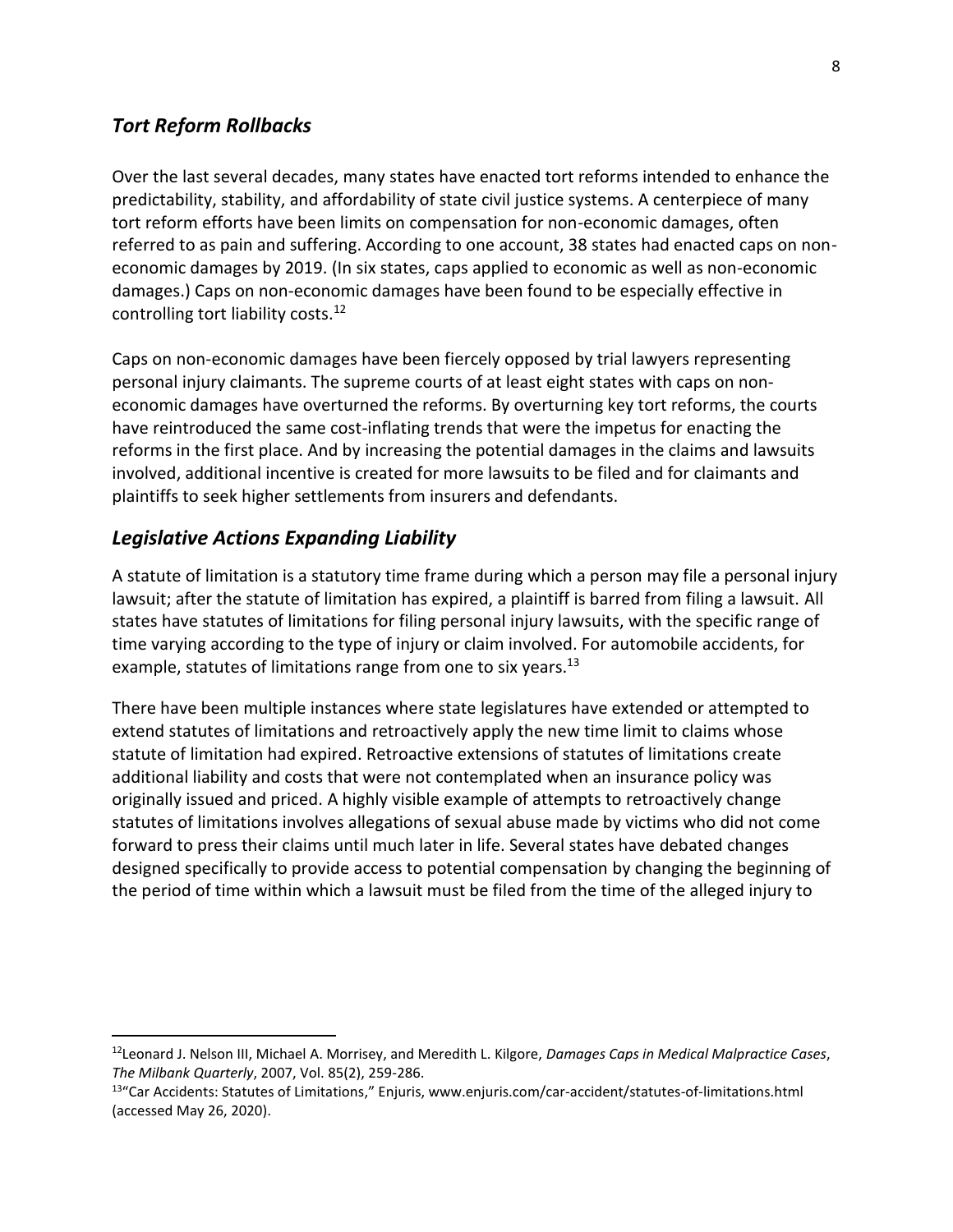the time injury was discovered by a claimant.<sup>14</sup> In a few states, retroactive changes were enacted into law but face challenges questioning their constitutionality. 15

Another example of legislative enactments resulting in the expansion of potential liability is happening now as several states consider legislation requiring insurers to accept claims for losses related to the COVID-19 pandemic under business interruption coverage, despite explicit insurance policy provisions excluding coverage for losses due to virus or bacteria.<sup>16</sup> The financial impact of such actions would be catastrophic for affected insurers. Although no state legislature has yet to enact such a requirement, the possibility that one or more might do so is being taken very seriously by the insurance industry.<sup>17</sup>

## *Attorney Advertising and Increased Involvement in Liability Claims*

Dramatic increases in attorney advertising have led to more frequent attorney involvement in some types of insurance claims, increases in claim frequency, and expectations of larger settlements and jury awards. Attorney advertising has increased rapidly since the 1977 Supreme Court ruling in *Bates v. State Bar of Arizona,* but it is believed to have accelerated even more significantly in recent years. From 2012–19, broadcast television ad spending for legal services increased 44 percent in the Baltimore television market, 44 percent in Los Angeles, and 42 percent in Miami. Spending on television advertisements for legal services more than doubled in New Orleans (137 percent) and increased rapidly in Atlanta (38 percent) and Orlando (53 percent). In a 2005 study, one researcher found that the return on advertising investment by law firms was four to six times the cost.<sup>18</sup> The return on investment may be much higher now than in 2005.

l

 $14$ Marisa Kwiatkowski and John Kelly, "The Catholic Church and Boy Scouts are Lobbying Against Child Abuse Statutes. This Is Their Playbook," *USA Today*, October 2, 2019, https://www.usatoday.com/indepth/news/investigations/2019/10/02/catholic-church-boy-scouts-fight-child-sex-abuse-statutes/2345778001/ (accessed May 26, 2020).

<sup>&</sup>lt;sup>15</sup>Connecticut and Pennsylvania are two examples. Related to the constitutionality of Pennsylvania's enactment, see Anna Orso, "In Historic Move, Pa. Legislature Passed Clergy Abuse Reforms. Here's Why They'll Have to Do Part of It Again," *Philadelphia Inquirer*, November 26, 2019, www.inquirer.com/politics/pennsylvania/pennsylvaniachild-sexual-abuse-bill-statute-of-limitations-legislature-20191121.html (accessed May 26, 2020).

<sup>16</sup> "Proposed N.J. Bill Would Require Insurers to Pay COVID-19 Business Interruption Claims," *Insurance Journal*, March 19, 2020, www.insurancejournal.com/news/east/2020/03/19/561643.htm, (accessed May 26, 2020).

<sup>&</sup>lt;sup>17</sup> "COVID-19 and the Mutual Insurance Industry," National Association of Mutual Insurance Companies, March 27, 2020, www.namic.org/news/releases/200327mr01 (accessed May 26, 2020), and "NAIC, IAIS, and AM Best: Mandating Retroactive Business Interruption Insurance Could Harm Consumers," American Property Casualty Insurance Association, May 11, 2020, www.pciaa.net/pciwebsite/cms/content/viewpage?sitePageId=60726 (accessed May 26, 2020).

<sup>&</sup>lt;sup>18</sup>H.R. Moser, "An Empirical Analysis of Consumers' Attitudes Toward Legal Services Advertising: A Longitudinal View," *Services Marketing Quarterly*, volume 26 (4), pp. 39-56.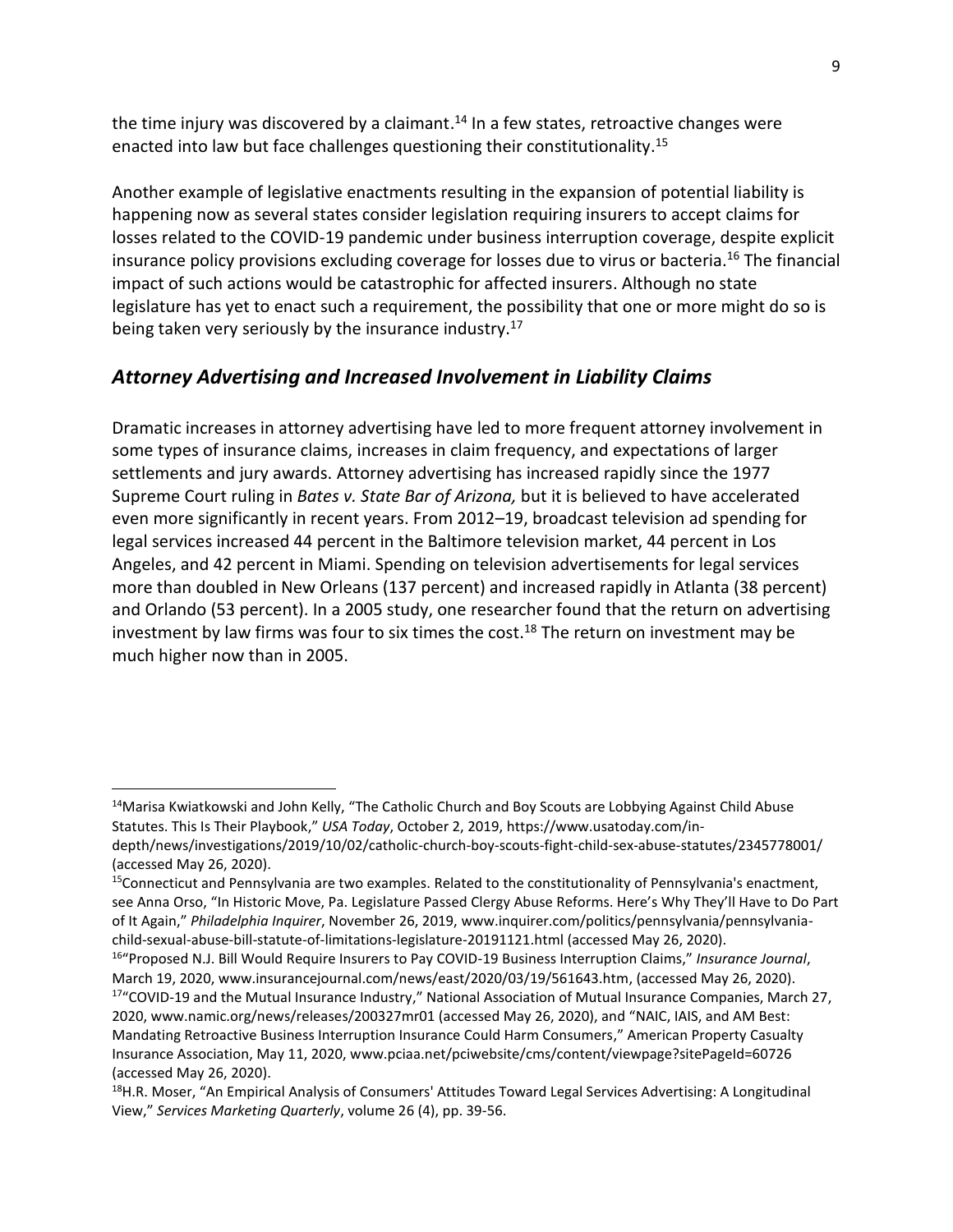

## Broadcast Advertising Spending for Legal Services in

The increases in broadcast television spending occurred during a dramatic shift in advertising overall from traditional platforms, such as television and print, to online digital platforms. According to eMarketer, 2019 was the first year in which spending on digital advertising exceeded traditional ad spending, and by 2023, digital ads are projected to represent twothirds of all ad spending.<sup>19</sup> Overall digital ad spending for legal services is unknown. However, there is evidence suggesting that law firms are spending large sums when it comes to attracting potential clients in class action lawsuits and mass torts on digital ads, especially.

Businesses, including law firms, pay to have their ads displayed by online search engines and other websites (publishers)—Google and Facebook, for example. Under a pay-per-click approach, firms pay the website publisher each time the firm's ad is displayed and someone clicks the ad. The amount paid per click is based on the market value of the ad space and is determined by the website publisher or a third party, such as Google AdWords. According to PPC Protect, an online marketing security firm, the prices per click paid by law firms for online advertising are the highest prices paid by any advertisers.<sup>20</sup> The most expensive specific keyword phrases under the "lawyer" category are "car accident lawyer moreno valley" (\$584.44), "Ft. Lauderdale car accident lawyer" (\$566.17), and "auto accident lawyers in Chicago" (\$542.95).

 $19$ Jasmine Enberg, "US Digital Ad Spending 2019," eMarketer, March 28, 2019, www.emarketer.com/content/usdigital-ad-spending-2019 (accessed May 26, 2020).

 $^{20}$ Sam Carr, "The Most Expensive AdWords Keywords," PPC Protect, Dec. 30, 2019, ppcprotect.com/mostexpensive-adwords-keywords (accessed May 26, 2020).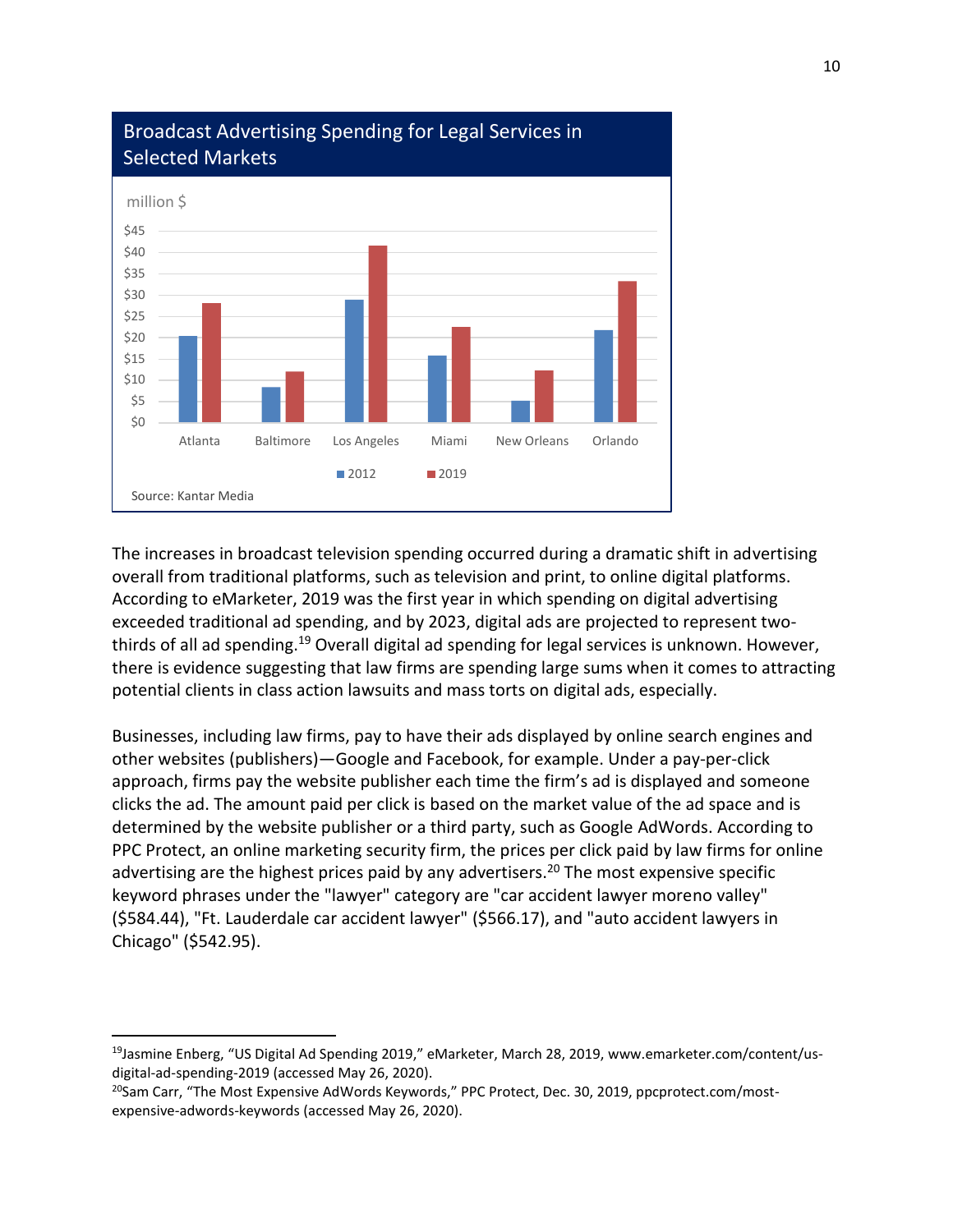

## Most Expensive Google AdWords Keywords, Costs per Click

Research confirms that attorney advertising cultivates positive consumer attitudes toward personal injury litigation. In a 2014 paper, Deidre Pettinga, of the University of Indianapolis, found that "favorable attitudes toward plaintiff's attorney advertising are positively, statistically correlated with favorable attitudes toward the act of filing a personal injury lawsuit."<sup>21</sup> In addition to confirming the role of attorney advertising, Pettinga found vengeful attitudes, measured using accepted research tools, also to be statistically related to positive attitudes toward personal injury litigation, giving additional credence to the role anger plays in prompting personal injury lawsuits, as discussed earlier.<sup>22</sup>

A direct consequence of increased attorney advertising has been more frequent attorney involvement in widely used insurance programs, including programs originally designed to substantially reduce, if not eliminate, attorney involvement. Bodily injury (BI) liability auto insurance claims have seen a steady increase in attorney representation, from 47 percent of all claims countrywide in 2002 to 52 percent in 2017. Personal injury protection (PIP) claims in nofault states have experienced an even more rapid increase in attorney involvement, growing from 28 percent in 2002 to 39 percent in 2017. The increase in attorney involvement in PIP claims is particularly concerning in that PIP no-fault insurance programs were designed and intended to eliminate most attorney involvement and to more efficiently deliver appropriate compensation to motor vehicle accident victims.<sup>23</sup> The failure of these systems to eliminate most attorney involvement is no more evident than in Florida, which, in 2017, had an attorney

l

<sup>21</sup>Deidre M. Pettinga, "Examining Consumers' Attitudes Toward Personal Injury Litigation," *International Journal of Business and Social Science*, Vol. 5 (2), Feb. 2014, pp. 48-57.

 $22$ N. Stuckless and C. Goranson, "The Vengeance Scale: Development of a Measure of Attitudes Toward Revenge," *Journal of Social Behavior and Personality*, Vol. 7(1), 1992, pp. 25-42.

<sup>23</sup>Robert Keaton and Jeffrey O'Connell, *Basic Protection for the Traffic Victim: A Blueprint for Reforming Automobile Insurance*, (Boston: Little, Brown & Company), 1965.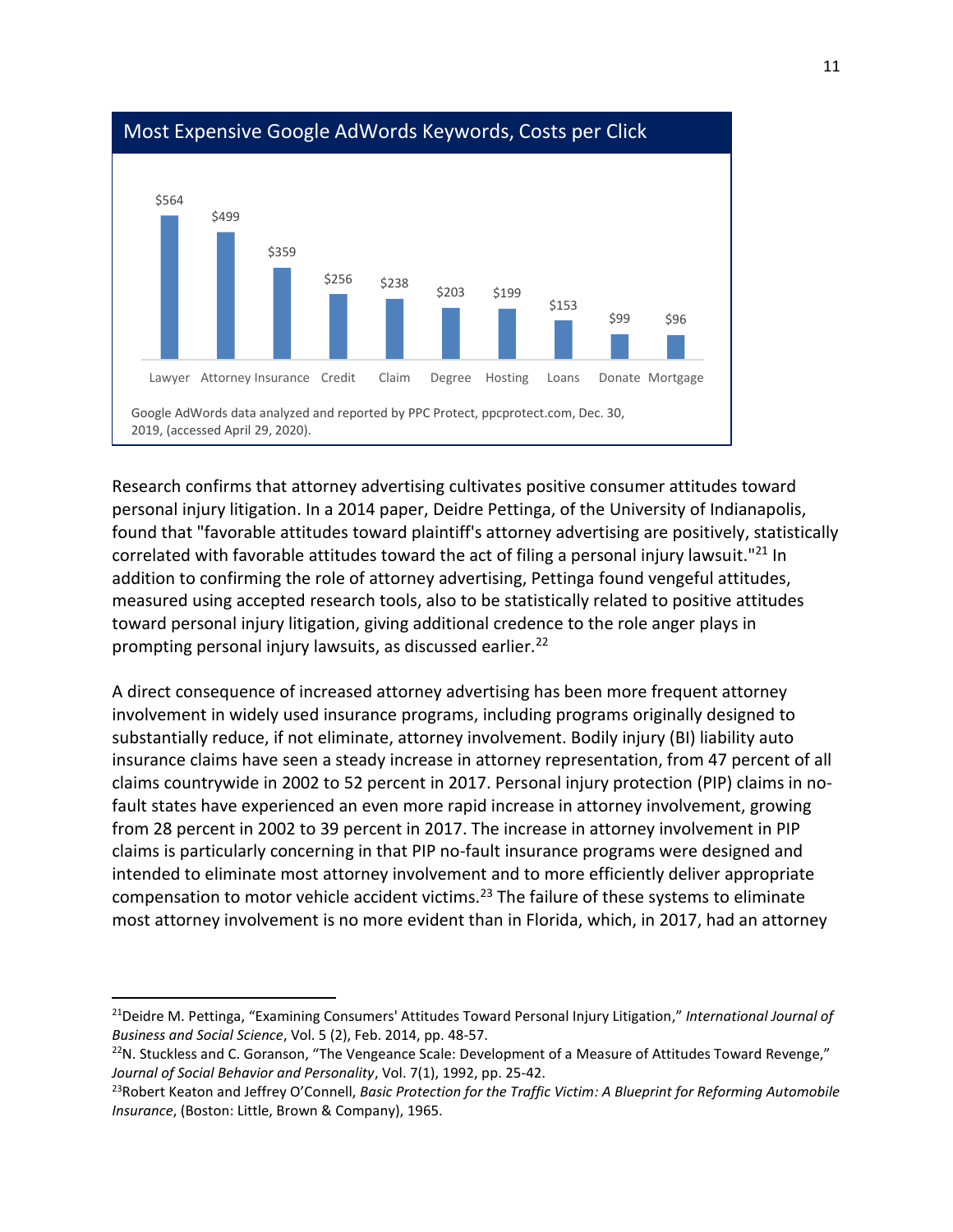

involvement rate in no-fault PIP claims (55 percent) that was higher than the average attorney involvement rate for BI liability claims countrywide (52 percent). $24$ 

Recent trends in BI liability claim severity suggest that social inflation may be contributing to a recent sharp increase in the average cost of auto injury liability claims. From 2014–19, the average payment for BI claims countrywide grew at an annualized rate of 5.5 percent—three times the rate of inflation. Claim severity trends vary considerably across states and are influenced by factors other than social inflation, such as differences and changes in the utilization and cost of medical services. Changes in claim frequency resulting from advanced accident-avoidance features may also affect claim severity trends. Additional research is needed to help understand the relative contribution of social inflation and these other factors.

In its countrywide studies of auto injury claims, the Insurance Research Council has documented the costly consequences of attorney involvement. IRC compared claimed economic losses and insurance payments for similar groups of BI liability claimants (those with no hospital or emergency room treatment, no lost time from work, and no permanent total disability). For claimants with similarly serious injuries, those represented by attorneys received, on average, less in reimbursement after all medical expenses and attorney fees were subtracted from the final settlement, even though the final settlement may have been significantly higher for those represented by attorneys. In other words, for claimants with similar injuries, the overall cost of claims with attorney-represented claimants may be significantly higher than the cost of claims without attorney representation, even as the attorney-represented claimants themselves receive less net compensation. The excess costs

<sup>24</sup>Insurance Research Council, *Countrywide Patterns in Auto Injury Insurance Claims, 2018 Edition* (Malvern, Pa.: Insurance Research Council, 2018), p. 55.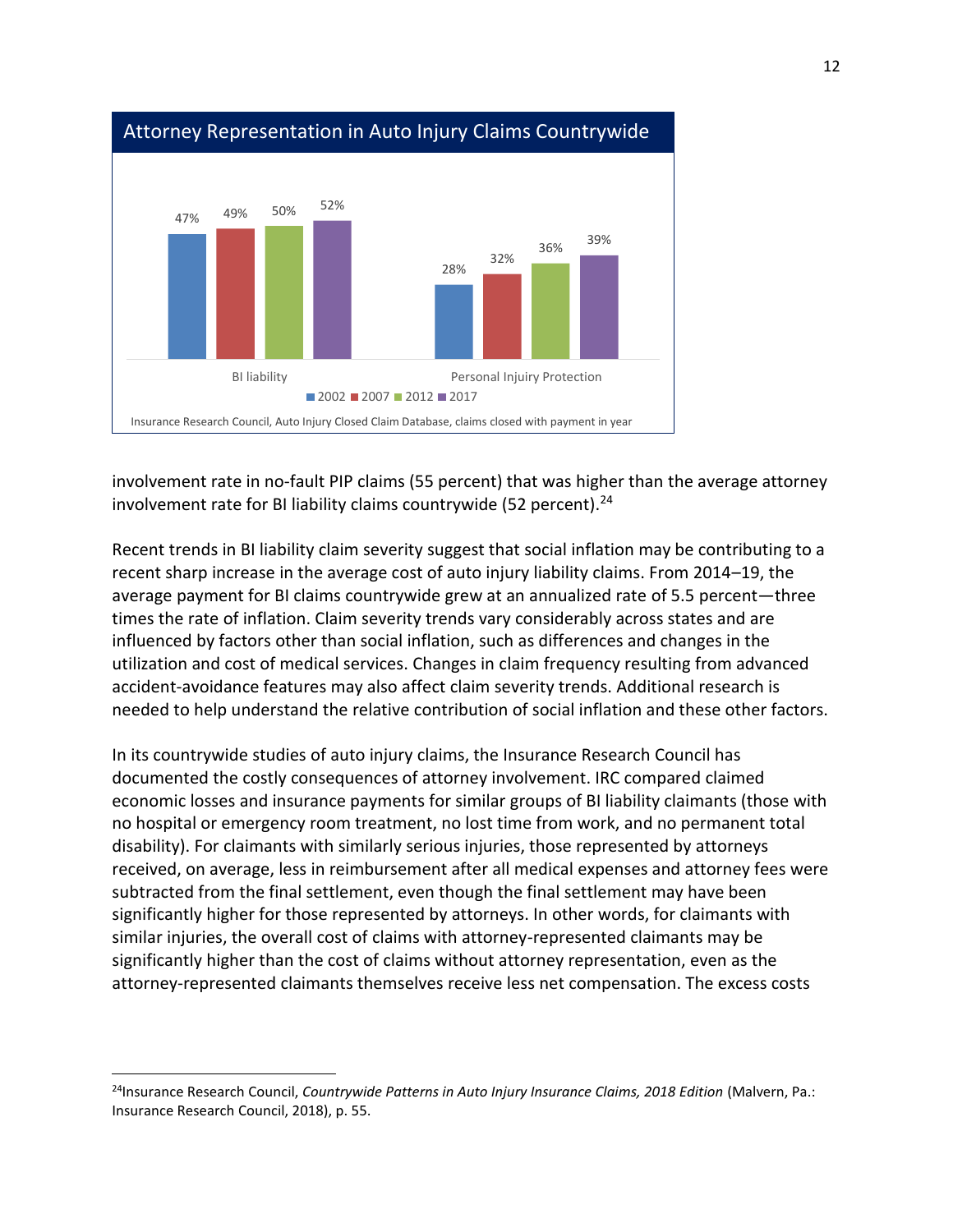

# Annualized Change in CPI-U & Average Auto BI Liability

(costs above what nonrepresented claimants would expect to receive) are payments paid to medical providers and attorneys.<sup>25</sup>

Many state workers compensation systems have also experienced steady growth in the percentage of claimants represented by attorneys. Like auto no-fault systems, workers compensation is intended to operate without extensive attorney involvement, and while workers with claims are prevented from filing lawsuits by exclusive-remedy rules, attorney involvement in many states is common, creating an adversarial atmosphere with behavior and outcomes very similar to what would be expected in a court-based environment. The Workers Compensation Research Institute (WCRI) reported in a 2017 study that attorney representation for 18 states studied ranged from 13 to 52 percent from 2013 to 2016, and the median rate of attorney representation grew 4.8 percentage points from 2002 to 2016.<sup>26</sup>

Aggressive attorney advertising is occurring at a time when the public may be particularly angry, concerned about income inequality, harboring poor opinions of big business, and feeling entitled to compensation (and lots of it). As a result, many are more willing to take the opportunity to hire an attorney to represent them in initiating an insurance claim and/or filing a lawsuit. Additional factors in the social inflation picture have been third-party litigation funding and the erosion of judicial standards and rules that acted as guardrails for the civil justice system, keeping the system responsive, efficient, and affordable.

<sup>25</sup>Insurance Research Council, *Countrywide Patterns in Auto Injury Insurance Claims, 2012 Edition* (Malvern, Pa.: Insurance Research Council, 2012).

<sup>26</sup> Rui Yang, Karen Rothkin, Roman Dolinschi, *Worker Attorney Involvement: A New Measure*, Workers Compensation Research Institute, May 2017, p 17.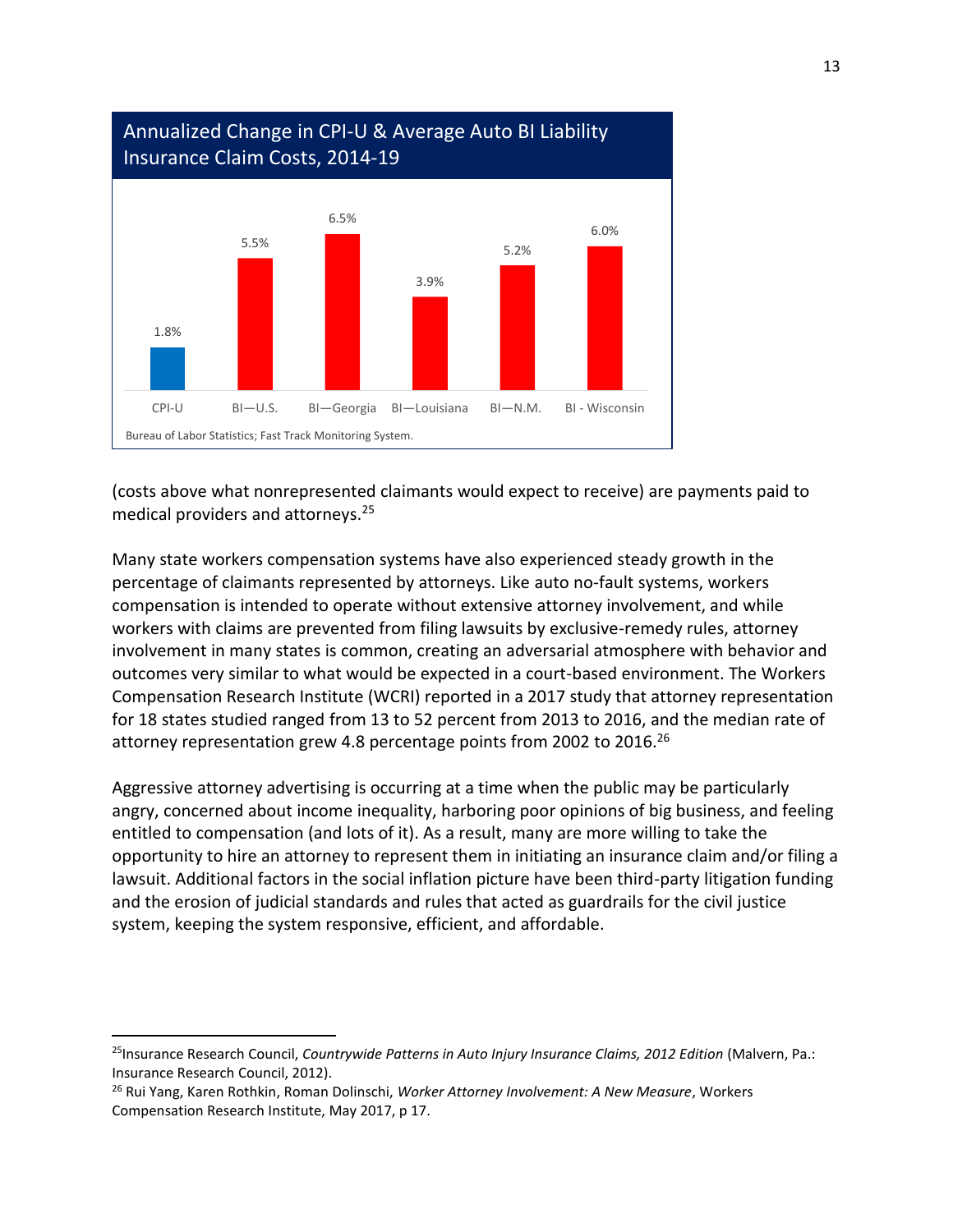## *Third-Party Litigation Funding*

 $\overline{\phantom{a}}$ 

Both parties in a lawsuit, the plaintiff and the defendant, face strong incentives to settle the lawsuit. Defendants, which may be individuals, businesses, or insurance companies, want to minimize the risk-adjusted cost of the lawsuit. Plaintiffs, on the other hand, want to maximize the risk-adjusted value of what they ultimately receive in compensation or damages. For defendants, a key incentive may be the desire to eliminate a potential liability of unknown amount. For plaintiffs, a key incentive is to receive a settlement or jury award sooner rather than later. This basic arrangement, which governed personal injury litigation for decades, was fundamentally altered several years ago with the emergence of third-party litigation funding (TPLF).

TPLF involves an outside entity that provides funds to a plaintiff in exchange for a percentage of the amount ultimately received, whether a settlement or jury award.<sup>27</sup> If the lawsuit is unsuccessful, the plaintiff is under no obligation to repay the funds provided. TPLF, where involved, significantly alters the incentives plaintiffs face to reach a settlement sooner rather than later by providing plaintiffs with funds prior to the settlement of their claim. Plaintiffs are thus willing and able to hold out longer and force defendants to agree to a higher settlement amount. The fact that a plaintiff in a lawsuit is benefiting from funding provided by an outside party is not discoverable information in most jurisdictions. <sup>28</sup> Defendants and juries, in most jurisdictions, are not entitled to information about any contractual agreements between a plaintiff and a TPLF source, and courts have no role or authority in approving TPLF arrangements.

Although data documenting the growth and current magnitude of TPLF are unavailable, reports suggest that the trend is real and having a serious impact on claim settlement outcomes.<sup>29</sup> Growing investments by major hedge funds and private equity firms in litigation financing was described in a 2018 *New York Times* article that described TPLF as a \$10 billion industry.<sup>30</sup> TPLF

<sup>27</sup>David H. Levitt and Francis H. Brown III, *Third Party Litigation Funding, Civil Justice and the Need for Transparency*, DRI Center for Law and Public Policy, Chicago, IL, 2018.

<sup>&</sup>lt;sup>28</sup>Wisconsin and West Virginia have recently enacted laws requiring disclosure of TPLF arrangements, and the U.S. District Court for the Northern District of California adopted rules requiring the disclosure of TPLF agreements in proposed class-action lawsuits.

<sup>29</sup>John Divine, "Litigation Finance: How Wall Street Invests in Justice," *U.S. News & World Report*, Jan. 22, 2018, money.usnews.com/investing/stock-market-news/articles/2018-01-22/litigation-finance-how-wall-street-investsin-justice (accessed May 26, 2020).

<sup>30</sup>Matthew Goldstein and Jessica Silver-Greenberg, Hedge Funds Look to Profit From Personal-Injury Suits, *The New York Times*, June 25, 2018, https://www.nytimes.com/2018/06/25/business/hedge-funds-mass-torts-litigationfinance.html (accessed May 26, 2020).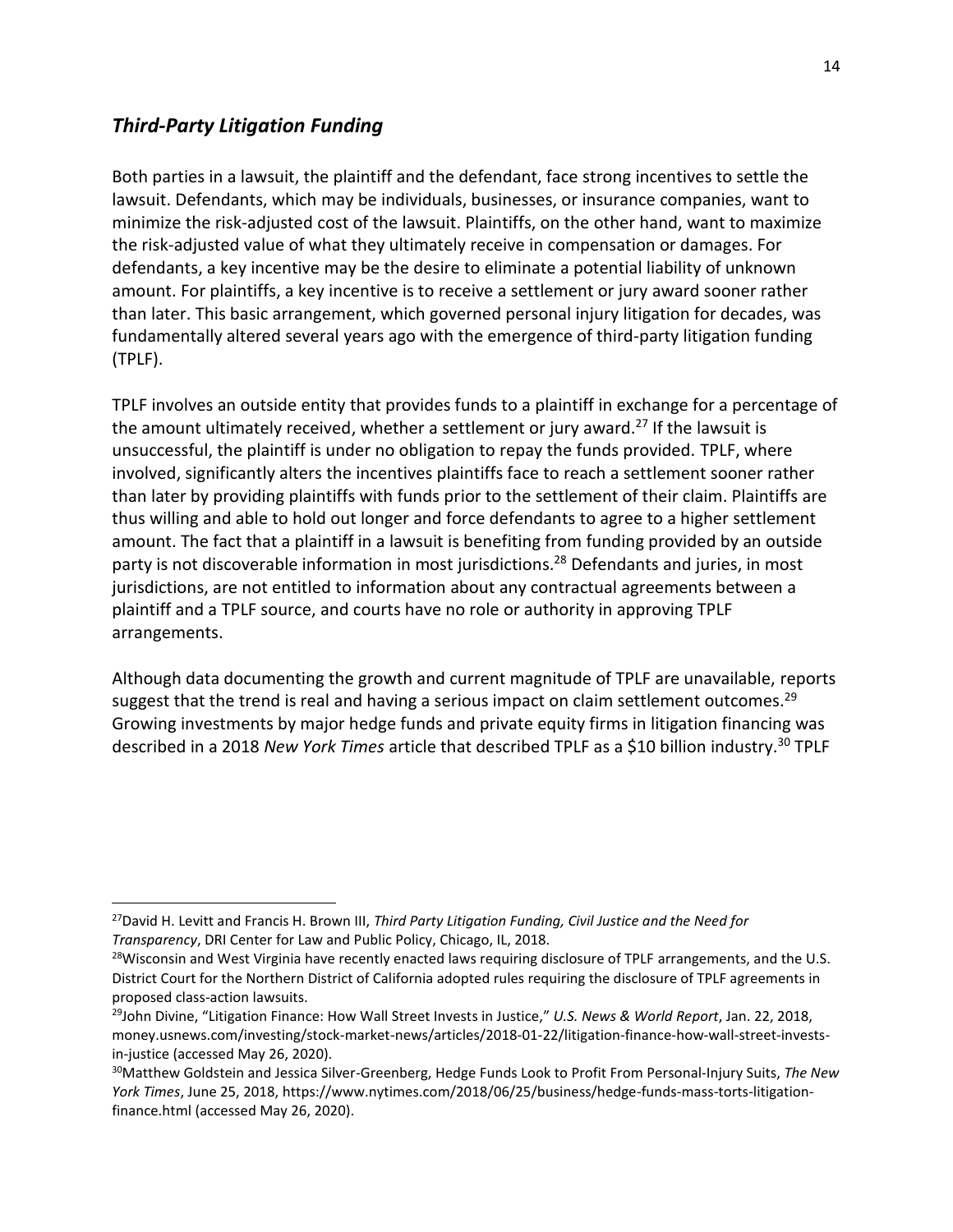has also been directly linked to activity involving mass torts and class action lawsuits<sup>31</sup> and has even been linked to litigation related to the #MeToo movement.<sup>32</sup>

Litigation funding neutralizes the incentive plaintiffs have to settle claims and lawsuits in a timely manner. By adding uncertainty and lengthening the settlement timeline, TPLF increases the settlement value of a claim and the ultimate cost to defendants, who must agree to higher demands or risk having a jury decide the cost of a case. To the extent that the changes in underlying attitudes and opinions discussed earlier generate additional claims and lawsuits, litigation funding provides a clearer and easier path by which those claims and lawsuits can proceed and increases the ultimate cost of the claims and lawsuits involved.

## *Very Large "Nuclear" Verdicts*

 $\overline{\phantom{a}}$ 

One manifestation of social inflation is the increasing number of very large verdicts, sometimes referred to as nuclear verdicts. A very large verdict may far exceed the plaintiff's actual economic losses and is likely to cause severe financial stress for the defendant. Nuclear verdicts might be any size but typically are greater than \$10 million and in some cases many times higher. Very large verdicts are seen as having strong emotional and punitive elements. Where the defendant is a corporation or healthcare provider, effort is made to portray the defendant as a big business with deep pockets that deserves to be punished.<sup>33</sup>

Very large verdicts are becoming increasingly frequent. In 1999, less than 10 percent of all medical malpractice insurance claims cost more than \$500,000. By 2017, almost 20 percent cost that much. And the countrywide number of malpractice verdicts greater than \$25 million grew from 4 in 2014 to 17 in 2018.<sup>34</sup> Very large verdicts are also discussed frequently in the context of commercial auto insurance. Average jury verdicts against trucking firms increased from \$2.6 million in 2012 to \$17 million in 2019.<sup>35</sup> A broad review of jury verdicts across the U.S. found a 300% increase in the frequency of verdicts \$20 million or more in 2019 from the annual average during the period 2001 through 2010.<sup>36</sup>

<sup>31</sup>"Selling More Lawsuits, Buying More Trouble," *Third-Party Litigation Funding A Decade Later, Institute for Legal Reform,* U.S. Chamber of Commerce, Washington, DC, January 2020.

<sup>32</sup>Matthew Goldstein and Jessica Silver-Greenberg, How the Finance Industry is Trying to Cash In on #MeToo, *The New York Times*, January 28, 2018, https://www.nytimes.com/2018/01/28/business/metoo-finance-lawsuitsharassment.html (accessed May 26, 2020).

<sup>33</sup> Emily Spennato, *Nuclear Verdicts Have the Board on Edge? Jury Consulting Can Help Level the Legal Playing Field*, Risk & Insurance, riskandinsurance.com, Sept. 13, 2019 (accessed May 4, 2020).

<sup>34</sup>Richard E. Anderson, *Behind the Rise in Large Outlier Medical Malpractice Verdicts*, Physicians Practice, February 21, 2020, https://www.physicianspractice.com/article/behind-rise-large-outlier-medical-malpractice-verdicts (accessed May 26, 2020).

<sup>35</sup>Kim Palmer, *A Few Industries Drive Commercial Insurance Rates Higher for Everyone*, Crains Cleveland Business, January 26, 2020, https://www.crainscleveland.com/government/few-industries-drive-commercial-insurancerates-higher-everyone (accessed May 26, 2020).

<sup>36</sup>Telis Demos, *The Specter of Social Inflation Haunts Insurers*, *Wall Street Journal*, December 27, 2019, https://www.wsj.com/articles/the-specter-of-social-inflation-haunts-insurers-11577442780 (accessed May 4, 2020).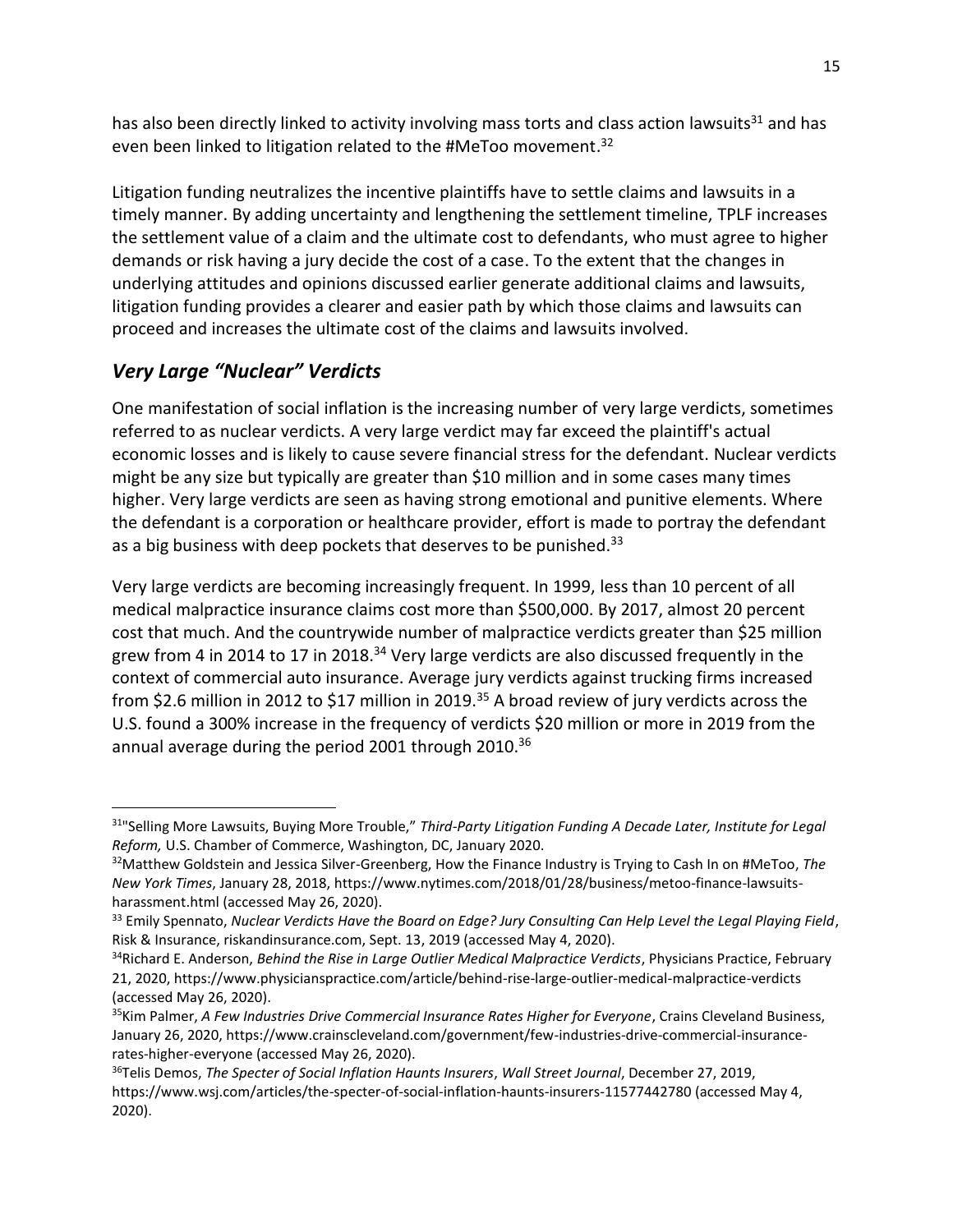While many of the largest nuclear verdicts have been associated with commercial and professional liability claims, private passenger auto insurance is experiencing similar effects as jury sympathy toward plaintiffs has grown along with the willingness to punish at-fault drivers. Despite the role that policy limits play in constraining claim cost growth, very large jury verdicts still affect personal auto claim costs. As noted above, research from IRC documents growth in claim severity that far exceed economic inflation, and unpublished analysis by IRC indicates significant growth in the proportion of bodily injury liability claims being paid at policy limits.

Very large verdicts are a clear manifestation of social inflation as claimants and plaintiffs seek and expect higher insurance claim settlements and awards in personal injury lawsuits, and juries are eager to provide more generous compensation to plaintiffs and are more willing to punish those who cause injury to others. The cost of very large verdicts can be far greater than the sum of the verdicts themselves. Very large verdicts have a strong signaling effect on insurance claimants and insurers, resulting in higher settlement costs across a broad class of insurance claims. They also contribute to the underlying attitudes and opinions associated with social inflation by normalizing litigiousness and entitlement to compensation and thus encouraging even more claiming activity and litigation.

### *Class Action Lawsuit Abuse*

 $\overline{\phantom{a}}$ 

As discussed earlier, U.S. public confidence in big business has fallen to historic lows. Consistent with the low opinions many individuals have of corporate America, and facilitated by aggressive attorney advertising, a wave of class action lawsuits has swept across the corporate landscape. A class action lawsuit is one that includes multiple plaintiffs joining together in litigation seeking damages from a single defendant. There is no system currently in place to track the number, cost, and outcomes of class action lawsuits. However, the law firm Carlton Fields estimates that corporate spending dedicated to defending against class action lawsuits totaled \$2.6 billion in 2019, an increase of 30 percent from \$2.0 billion in 2014. In 2018, spending on class action lawsuits accounted for 11 percent of all corporate spending on litigation in the U.S., and approximately 54 percent of all companies reportedly faced one or more class action lawsuits.<sup>37</sup>



<sup>37</sup>*2019 Carlton Fields Class Action Survey*, Carlton Fields, April 16, 2019, www.classactionsurvey.com (accessed May 26, 2020).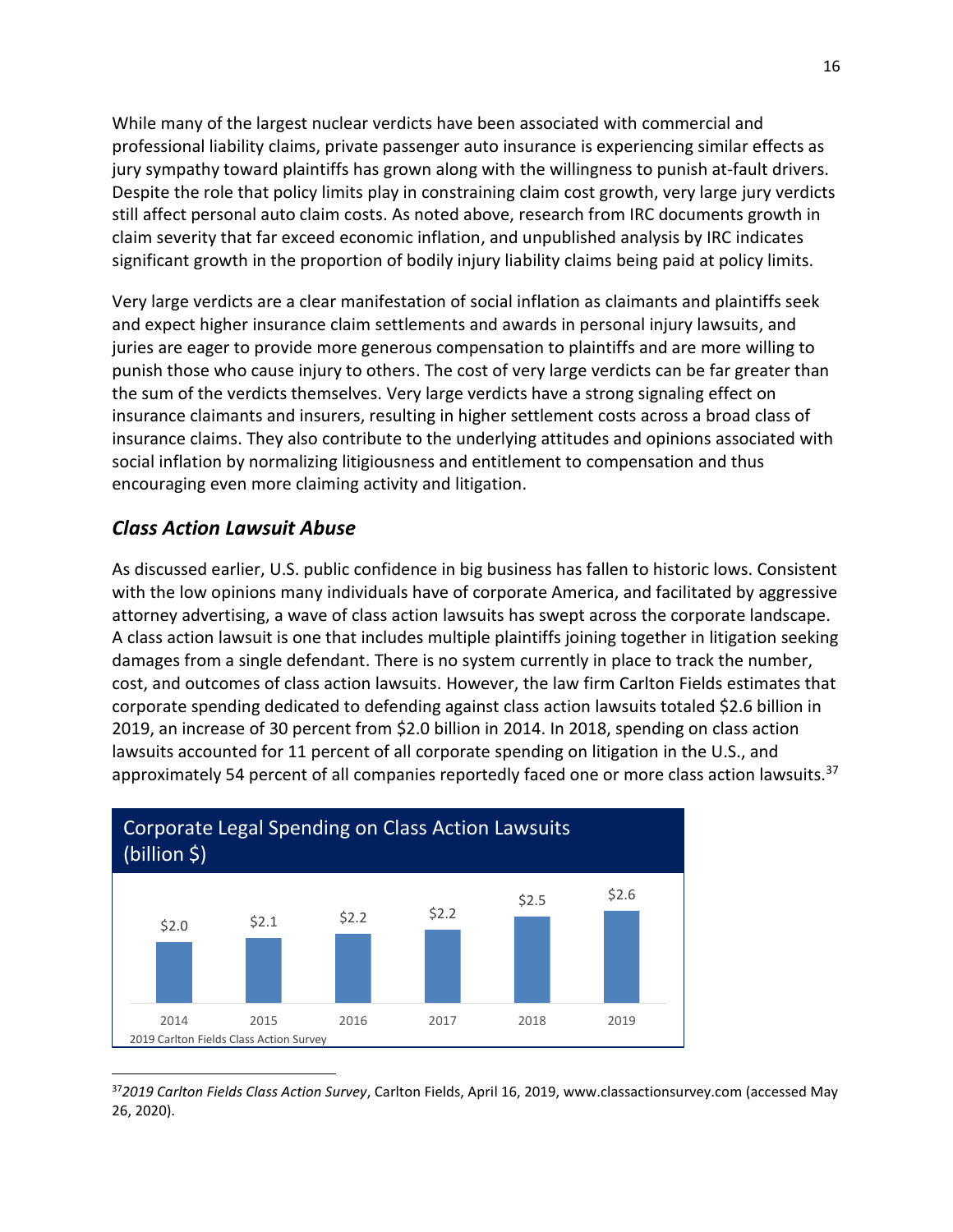Class action lawsuits may involve a range of issues. Based on a 2019 survey of corporate legal staff, the most common subjects of class action lawsuits in 2019 were labor and employment matters (29 percent), followed by allegations of consumer fraud (24 percent).<sup>38</sup>



Although comprehensive data measuring class action litigation are not available, data are available for one particular type of class action—those involving securities. According to the Institute for Legal Reform (ILR), the number of securities class action lawsuits filed increased from 121 in 2012 to 412 in 2017.<sup>39</sup> Securities-related class action lawsuits, particularly those involving mergers and acquisitions, have attracted considerable interest from shareholders and their attorneys because the settlement value of the lawsuit may be directly tied to the market capitalization of the firms involved. According to ILR, virtually all proposed mergers and acquisitions involving public companies now trigger lawsuits alleging false and deceptive disclosures to shareholders. In some instances, individuals purchase small numbers of shares in numerous public companies viewed as likely to be involved in future mergers or acquisitions with the sole intent of filing securities class action lawsuits when a merger or acquisition is subsequently proposed. This scenario whereby willing and eager litigants are targeting corporate deep pockets, aided by eager trial attorneys, is one of the clearest and most recent manifestations of social inflation in recent years.

 $\overline{\phantom{a}}$  $38$ Ibid.

<sup>39</sup>*A Rising Threat*, Institute for Legal Reform, Oct. 24, 2018,

https://www.instituteforlegalreform.com/uploads/sites/1/A\_Rising\_Threat\_Research\_Paper-web\_1.pdf (accessed May 26, 2020).